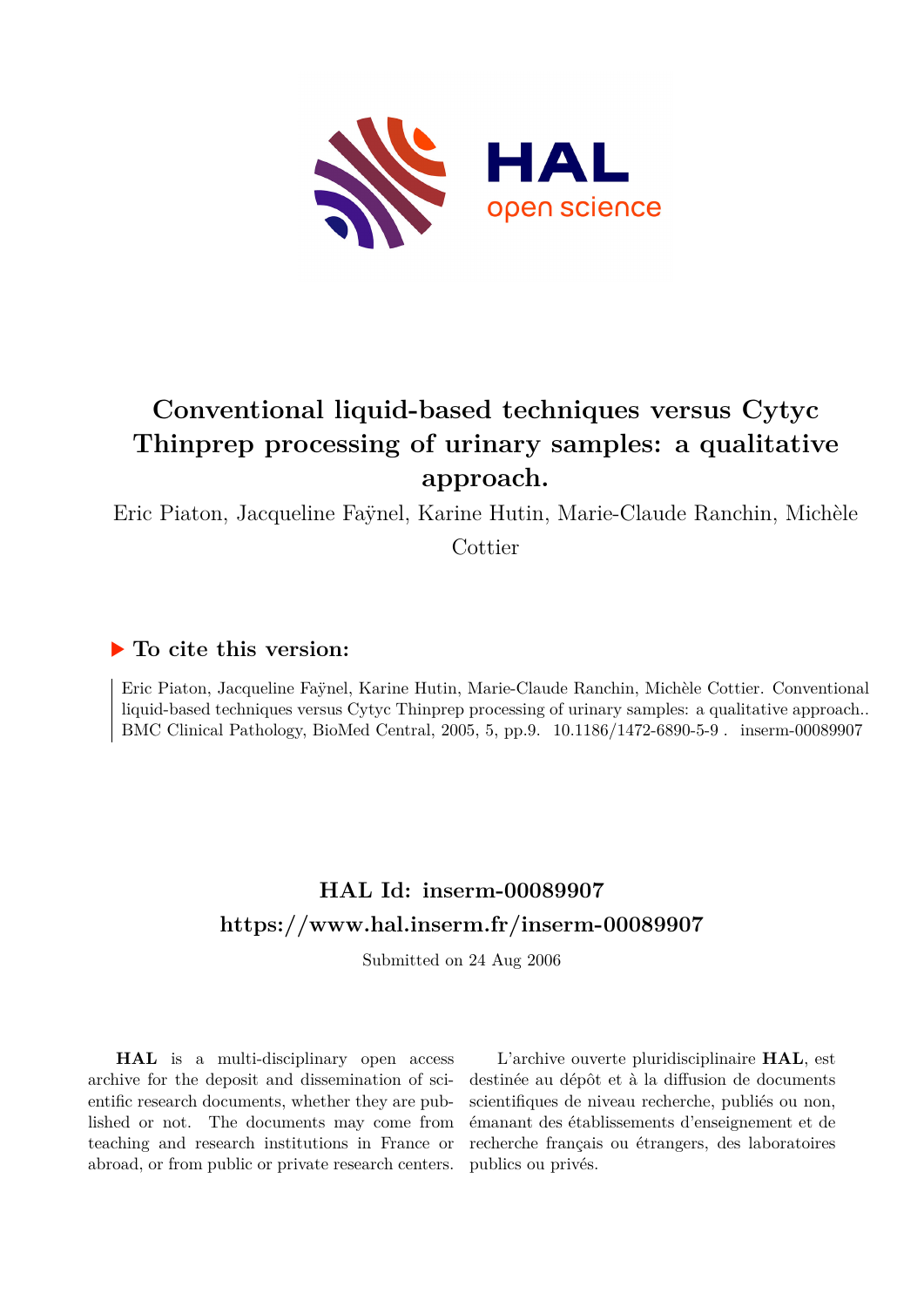# Technical advance **[Open Access](http://www.biomedcentral.com/info/about/charter/)**

# **Conventional liquid-based techniques versus Cytyc Thinprep® processing of urinary samples: a qualitative approach** Eric Piaton\*1,2, Jacqueline Faÿnel<sup>2</sup>, Karine Hutin<sup>2</sup>, Marie-Claude Ranchin<sup>2</sup> and Michèle Cottier<sup>3</sup>

Address: <sup>1</sup>INSERM U.407/Université Claude Bernard Lyon 1, Faculté de Médecine Lyon Sud, 69495 Pierre Bénite Cedex, France, <sup>2</sup>Laboratoire de Cytopathologie, Hôpital Edouard Herriot, Place d'Arsonval, 69437 Lyon Cedex 03, France and <sup>3</sup>Laboratoire d'Histologie, CHRU de Saint-Etienne, Hôpital Nord, 42055 Saint-Etienne Cedex 2, France

Email: Eric Piaton\* - eric.piaton@chu-lyon.fr; Jacqueline Faÿnel - secretariat.cytologie@chu-lyon.fr; Karine Hutin - secretariat.cytologie@chulyon.fr; Marie-Claude Ranchin - secretariat.cytologie@chu-lyon.fr; Michèle Cottier - Michele.Cottier@univ-st-etienne.fr

\* Corresponding author

Published: 06 October 2005

*BMC Clinical Pathology* 2005, **5**:9 doi:10.1186/1472-6890-5-9

[This article is available from: http://www.biomedcentral.com/1472-6890/5/9](http://www.biomedcentral.com/1472-6890/5/9)

© 2005 Piaton et al; licensee BioMed Central Ltd.

This is an Open Access article distributed under the terms of the Creative Commons Attribution License [\(http://creativecommons.org/licenses/by/2.0\)](http://creativecommons.org/licenses/by/2.0), which permits unrestricted use, distribution, and reproduction in any medium, provided the original work is properly cited.

Received: 20 April 2005 Accepted: 06 October 2005

#### **Abstract**

**Background:** The aim of our study was to objectively compare Cytyc Thinprep® and other methods of obtaining thin layer cytologic preparations (cytocentrifugation, direct smearing and Millipore® filtration) in urine cytopathology.

**Methods:** Thinprep slides were compared to direct smears in 79 cases. Cytocentrifugation carried out with the Thermo Shandon Cytospin® 4 was compared to Thinprep in 106 cases, and comparison with Millipore filtration followed by blotting was obtained in 22 cases. Quality was assessed by scoring cellularity, fixation, red blood cells, leukocytes and nuclear abnormalities.

**Results:** The data show that 1) smearing allows good overall results to be obtained, 2) Cytocentrifugation with reusable TPX® chambers should be avoided, 3) Cytocentrifugation using disposable chambers (Cytofunnels® or Megafunnel® chambers) gives excellent results equalling or surpassing Thinprep and 4) Millipore filtration should be avoided, owing to its poor global quality. Despite differences in quality, the techniques studied have no impact on the diagnostic accuracy as evaluated by the rate of abnormalities.

**Conclusion:** We conclude that conventional methods such as cytocentrifugation remain the most appropriate ones for current treatment of urinary samples. Cytyc Thinprep processing, owing to its cost, could be used essentially for cytology-based molecular studies.

#### **Background**

More than 50,000 new cases of urothelial carcinoma, which represents 90% of bladder cancer cases are diagnosed annually in Europe and in North America [1]. About 70% of bladder urothelial carcinomas are superficial (TNM stage pTa-1) and may be viewed, diagnosed and treated by cystoscopy aided by biopsies and transurethral resection [2].

Despite it is recognized as the biological standard for the diagnosis and follow up of bladder tumors, urinary cytology has a mean sensitivity of about 50% and it is hampered by a large amount of non-diagnostic samples [3].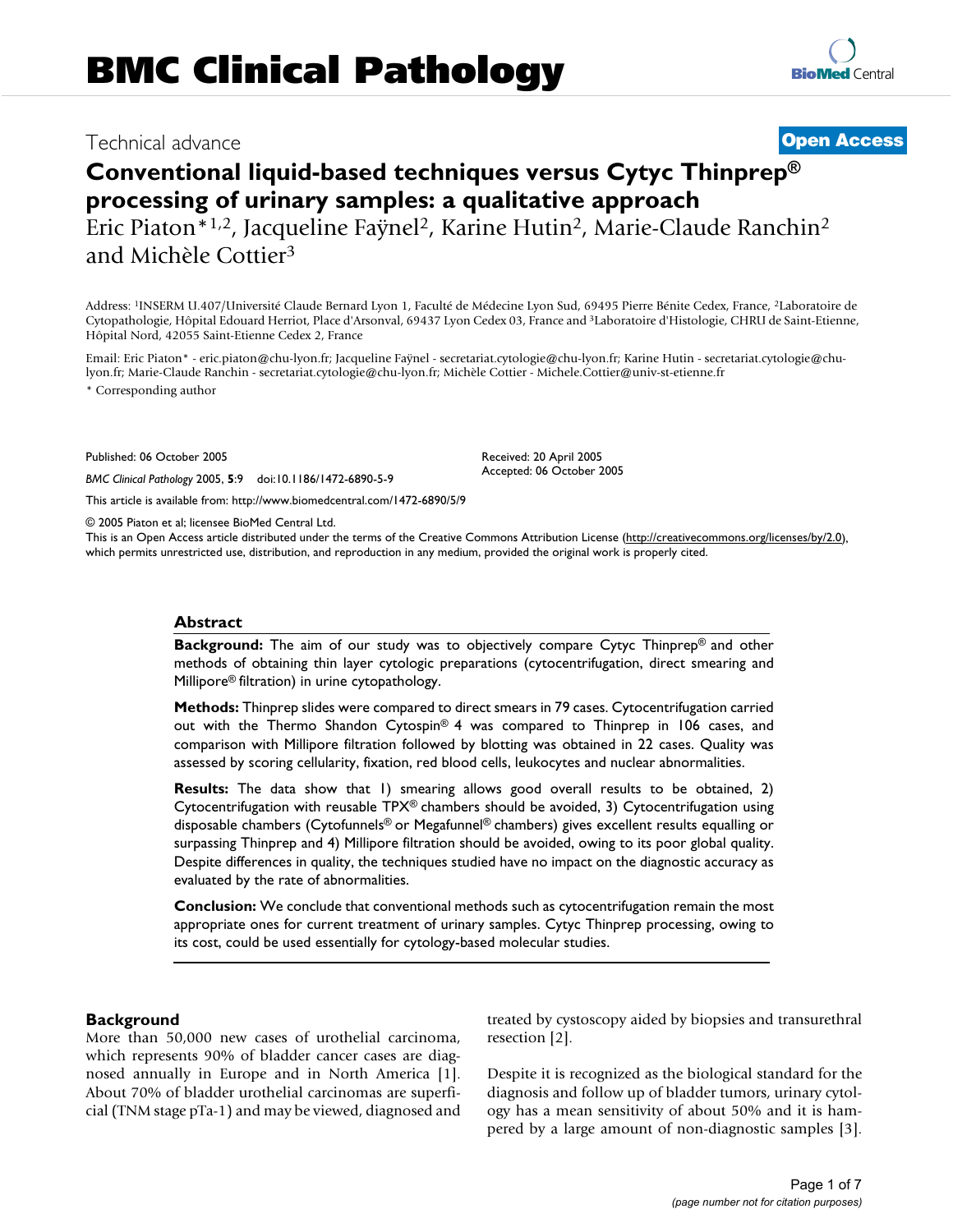Although urinary cytology detects about 80% of aggressive, high grade (G3) urothelial tumors, some results remain falsely negative, particularly in patients having had TUR or bacillus Calmette-Guérin immunotherapy. In urology practice, cystoscopy is commonly combined with urinary cytology, particularly in the search for high grade wherever its location in the urinary tract.

Liquid-based cytology (LBC) has been developed as a replacement to cytocentrifugation and/or smearing, owing to cell recovery capabilities and better cell preservation. Some LBC methods use a filtration process and a computer-assisted thin-layer deposition of cells (Cytyc Thinprep® supplied by Cytyc Corp., Boxborough, MA), whereas others are based on a sedimentation process (AutoCyte® PREP supplied by TRiPath Imaging, Burlington, NC). In the urine, the use of Cytyc Thinprep 2000 results in increased cellularity and marked reduction of debris, red blood cells (RBC) and crystals [4-7].

However, optimization of cell capture and fixation as well as thin-layer deposition of cells can be achieved by other methods than LBC, particularly while using modern cytocentrifugation methods [7]. In our experience based on 2500 specimens/year for 15 years, and provided specific requirements are followed, direct smears and cytocentrifugation with the Shandon Cytospin® 4 (Thermo Electron Corp., Waltham, MA) produce highly satisfying cytological specimens.

Accordingly, the aim of our study was 1) to objectively analyze the quality of urine samples processed by a body of conventional thin-layer methods as compared with Cytyc Thinprep LBC and 2) to verify if differences noted have an impact on diagnostic accuracy.

# **Methods**

The study population was composed of 224 urine samples taken in patients with symptoms suggesting bladder cancer (gross hematuria, micturition disorders, chronic urinary infection) in 89 cases (39.7%), or followed after transurethral resection for bladder urothelial carcinoma in 135 cases (60.3%).

Urinary samples were taken after cystoscopy in 157 cases (63.8%), and after simple micturition in other cases. All samples were immediately fixed with 50% ethanol (V/V) or with a 20% Polyethyleneglycol 1500 (Merck, Darmstadt, Germany) solution in 50% ethanol (1/3 fixative and 2/3 urine).

Urine samples were sent to the laboratory and separated into two aliquots after homogeneization. One of the aliquots was processed according to the Thinprep LBC recommendations, and the other was processed according to a smear method, by cytocentrifugation or by filtration.

### *Cytyc Thinprep\* processing*

The Thinprep 2000 automaton allows thin-layer cell preparations to be provided thanks to a filtration process: after the TransCyt® filter has been plunged into the sample, it rotates at a high speed and facilitates cell and mucus dispersion. A vacuum is then applied to the filter, which collects cells on a 5 µm porosity membrane. A software program allows a homogeneous deposition of cells until saturation. The TransCyt filter is then inverted and a positive pressure allows cells to adhere to an electronegative slide. After insertion of another TransCyt filter and of another slide, the whole procedure may be repeated until the entire sample has been treated.

The urine samples studied were processed according to instructions for non mucoid fluids: samples were mixed with a Cytolyt® solution containing methanol, mucolytic and hemolytic agents and were then centrifuged at 600 G for 10 minutes. After discarding the supernatant, the cell pellet was mixed with a PreservCyt® solution and treated by the Thinprep 2000 processor. Thinprep slides were used in all cases.

### *Smearing on coated slides*

Comparison of LBC with smears was made in 79 cases. After centrifugation at 600 G for 10 minutes and careful removing of the supernatant, the cell pellet was aspirated and smeared on a thin coating layer (Glycerin/Albumin according to Mallory, Bayer Diagnostics, Puteaux, France) previously deposited on two Superfrost® Plus slides (Menzel-Gläser, Braunschweig, Germany). Slides were immediately fixed with a Cell-Fixx® (Thermo Electron Corp., Waltham, MA) spray and allowed to dessicate at room temperature (RT) for at least 1 hour before Papanicolaou staining.

#### *Cytocentrifugation methods*

Comparison of LBC with cytocentrifugation was made using the Thermo Shandon Cytospin® 4 in 106 cases. After centrifugation at 600 G for 10 minutes, hypocellular urine samples (< 20 µl cell pellets) were cytocentrifuged with sample chambers up to 0.5 ml. Conversely, urine samples with a large pellet were treated with large volume sample chambers.

The Cytospin system uses centrifugation and fluid absorption principles and allows deposition of a thin layer of cells on round or rectangular areas. The deposition process needs that sample chambers are placed and locked into stainless steel Cytoclip® assembly devices. In order to test various types and qualities of sample chambers we used: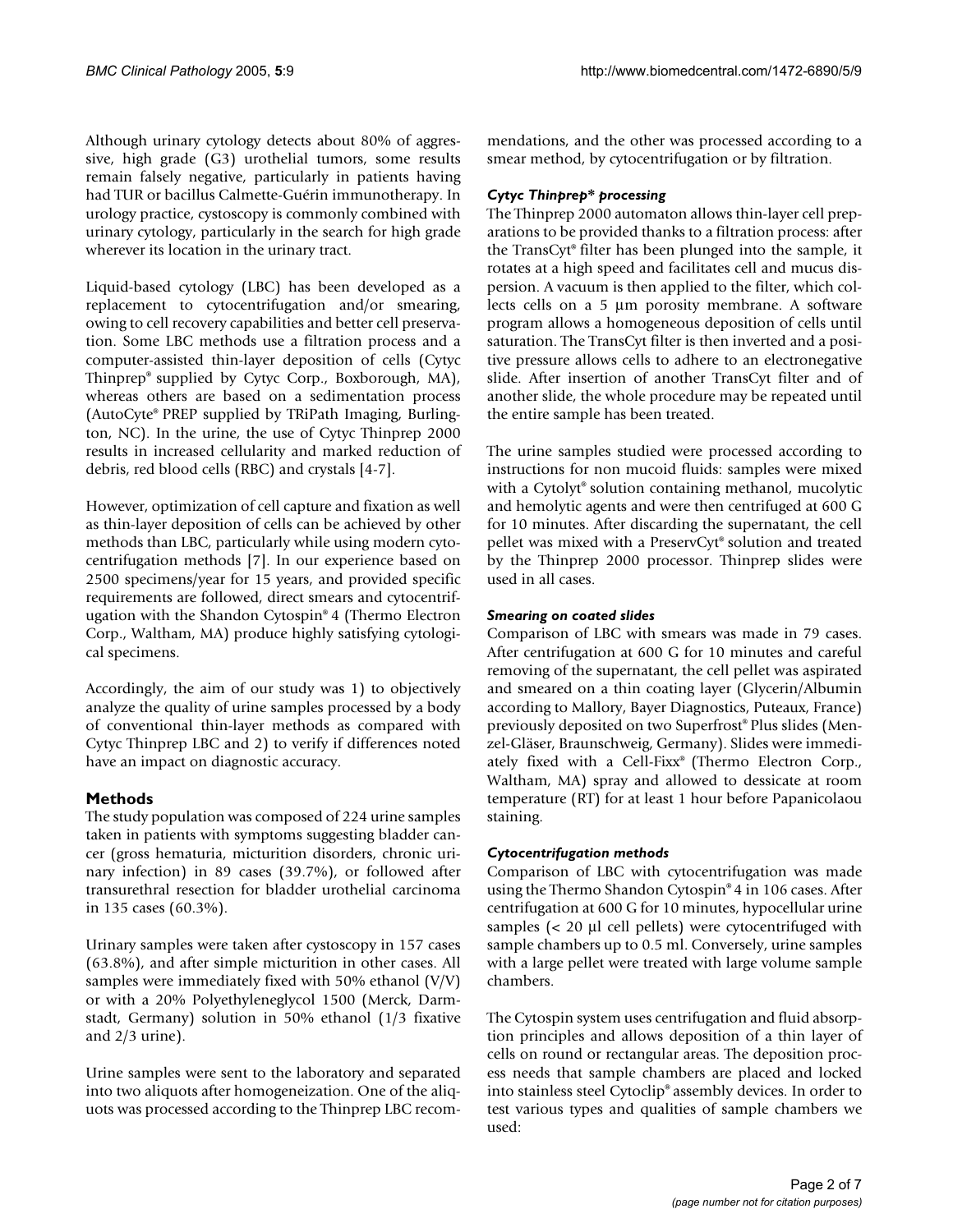1) three years' old round reusable, autoclavable chambers designed for samples up to 0.5 ml (TPX® chambers with a cell deposition area of 6 mm diameter, allowing 28 mm<sup>2</sup> to be screened) in 44 cases,

2) round disposable chambers designed for samples up to 0.5 ml (single Cytofunnel® with a cell deposition area of 6 mm diameter, allowing  $28 \text{ mm}^2$  to be screened) in  $31$ cases,

3) large volume disposable chambers designed for samples up to 6 ml (Megafunnel® chambers with a cell deposition area of 21  $\times$  24 mm, allowing 294 mm<sup>2</sup> to be screened) in 31 cases.

Two slides of 28 mm<sup>2</sup> screening area (for 1 ml of urine), and one slide of 294 mm<sup>2</sup>screening area (for 6 ml of urine) were prepared for each specimen studied.

Specially marked coated Cytoslides® provided by Thermo Shandon were used. Although not necessary, slides processed with TPX sample chambers had an additional treatment with a drop of glycerine/albumin deposited on the sample area.

## *Millipore filtration methods*

LBC was compared with Millipore filtration followed by blotting of cells on various slides in 39 cases, in order to test the adhesiveness to various types of commercially available coated slides. Urine was filtered through Magna® MCE nitrocellulose membrane filters, pore size 5  $\mu$ m, diameter 25 mm placed in a Swinnex® device attached to a 60 ml Luer-Lock® syringe (Bioblock Scientific, Illkirch, France).

After complete filtration and removal of the membrane filter, the blotting was first performed on Polysine® slides (Menzel-Gläser, Braunschweig, Germany) in 8 cases, but the adhesiveness obtained was too impaired for allowing continuation of the assays. We then used Cytyc Thinprep slides in 9 cases, but finally we chose Superfrost® Plus slides and Snowcoat X-tra® slides (Surgipath Europe Ltd, Peterborough, England) equally for the 22 remaining cases.

Using these procedures, the resulting cell deposition area is 25 mm diameter, allowing about  $491$  mm<sup>2</sup> to be screened.

Smears were stained with a hypochromic Papanicolaou stain [8] before analysis.

#### *Analysis of morphologic criteria*

A single pathologist (EP) compared conventional and LBC slides using an Olympus BHS microscope. Slides



#### Figure 1

Comparison of smears versus Thinprep slides (mean values, standard deviations and statistical significance).



TPX\* reusable chambers (■) versus Thinprep (■)

#### Figure 2

Comparison of cytocentrifugation using reusable TPX chambers versus Thinprep slides (mean values, standard deviations and statistical significance).

were placed side by side and were analyzed under Plan × 10, Plan × 40 and Oil PlanApo x63 objectives. The global quality of slides was assessed by scoring cellularity, cell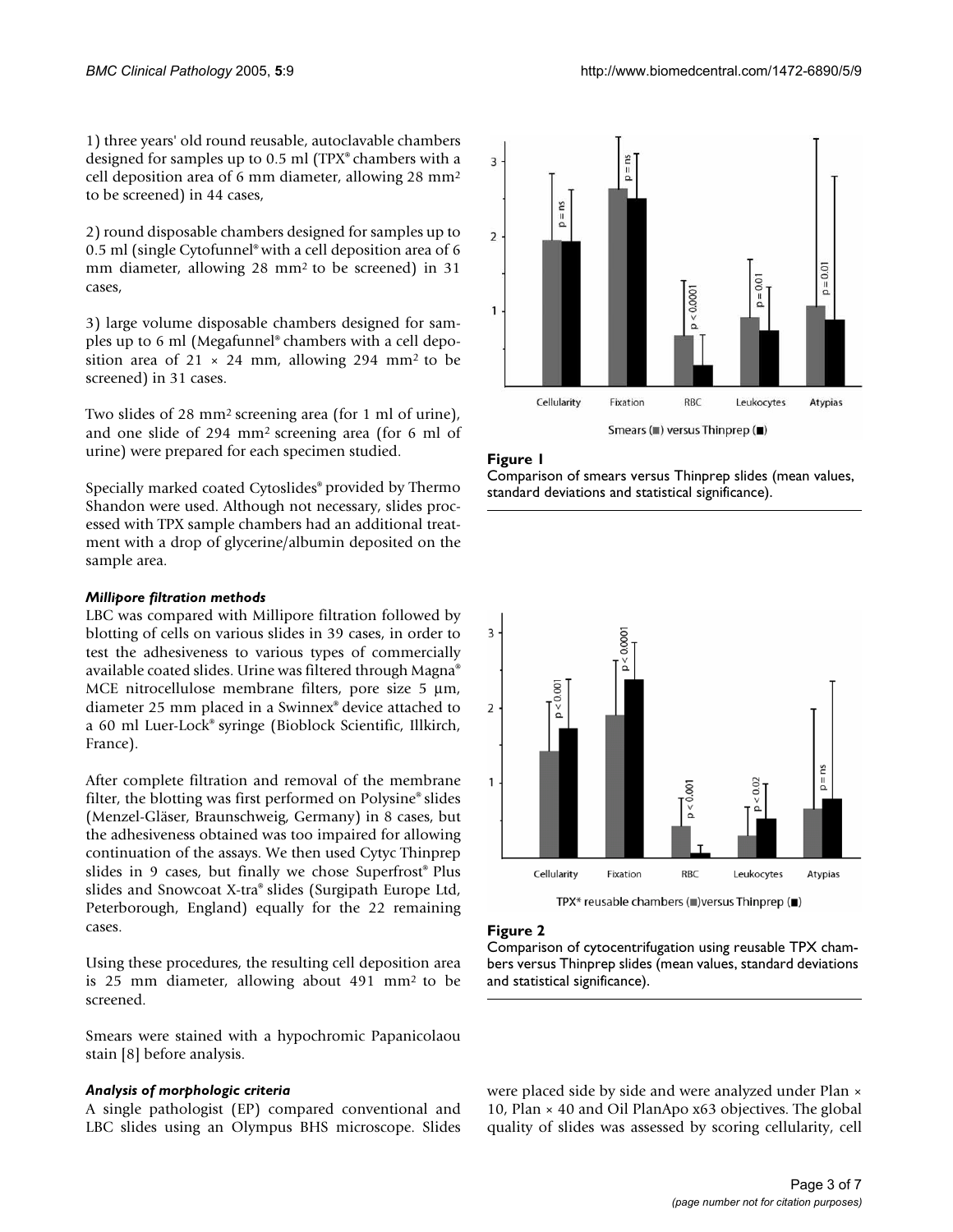fixation, number of RBC, leukocytes and degenerative changes of urothelial cells. The presence of cell groups and clusters was also measured. Special attention was paid to altered cellular features potentially indicating malignant transformation – increased N/C ratio, nuclear hyperchromatism, irregular nuclear shape, prominent nucleoli and mitoses – as previously described [9].

All cellular features were coded from 0 to xxx according to their degree of abnormality.

Urothelial cells were recognized as malignant, high-grade, when they showed increased N/C ratio, nuclear hyperchromatism and markedly irregular nuclear borders or prominent nucleoli. They were recognized as neoplastic, low-grade, when they formed papillary fronds demonstrating increased N/C ratio and slightly irregular nuclear shape, or where numerous elongated cells with slight nuclear abnormalities could be evidenced, as described in the literature [9,10].

Cytological results were categorized as positive or negative for urothelial tumor cells, whatever their grade. Normal, inflammatory, reactive and degenerative conditions of urothelial cells were considered as negative, as well as urothelial atypias of undetermined significance.

Numerical data were analyzed using paired series Chisquare test or Fisher's exact test, when appropriate, and a probability level of 0.05 was regarded as significant.

#### **Results**

Using the scoring system as described in the Materials and Methods section, and considering a 0–3 scale, mean and standard deviations as well as the statistical significance of each parameter are shown in Figure 1,2, [3](#page-4-0), [4](#page-4-1), [5](#page-5-0).

Differences noted concern global quality (cellularity and fixation combined) on the one hand, number of RBC and leukocytes on the other hand. Surprisingly, we found that smears allowed obtaining a global quality superimposable to that of Cytyc Thinprep slides (Figure 6). More precisely, the cellularity scores obtained by smears and LBC were  $1.97 \pm 0.86$  versus  $1.96 \pm 0.68$ , respectively (p = ns), whereas values for fixation were  $2.58 \pm 0.48$  versus  $2.50 \pm$  $0.59$  (p = ns).

Cytocentrifugation with 3 years' old reusable sample chambers resulted in significant decrease in both cellularity and fixation quality, whereas cytocentrifugation with disposable sample chambers (whatever the type of chamber used) allowed obtaining the better results (Figure 7).

<span id="page-4-0"></span>

# Figure 3

Comparison of cytocentrifugation using disposable Cytofunnels (for samples up to 0.5 ml) versus Thinprep slides (mean values, standard deviations and statistical significance).

<span id="page-4-1"></span>

Disposable Megafunnels ( $\blacksquare$ ) versus Thinprep ( $\blacksquare$ )

# Figure 4

Comparison of cytocentrifugation using disposable Megafunnels (for samples up to 6 ml) versus Thinprep slides (mean values, standard deviations and statistical significance).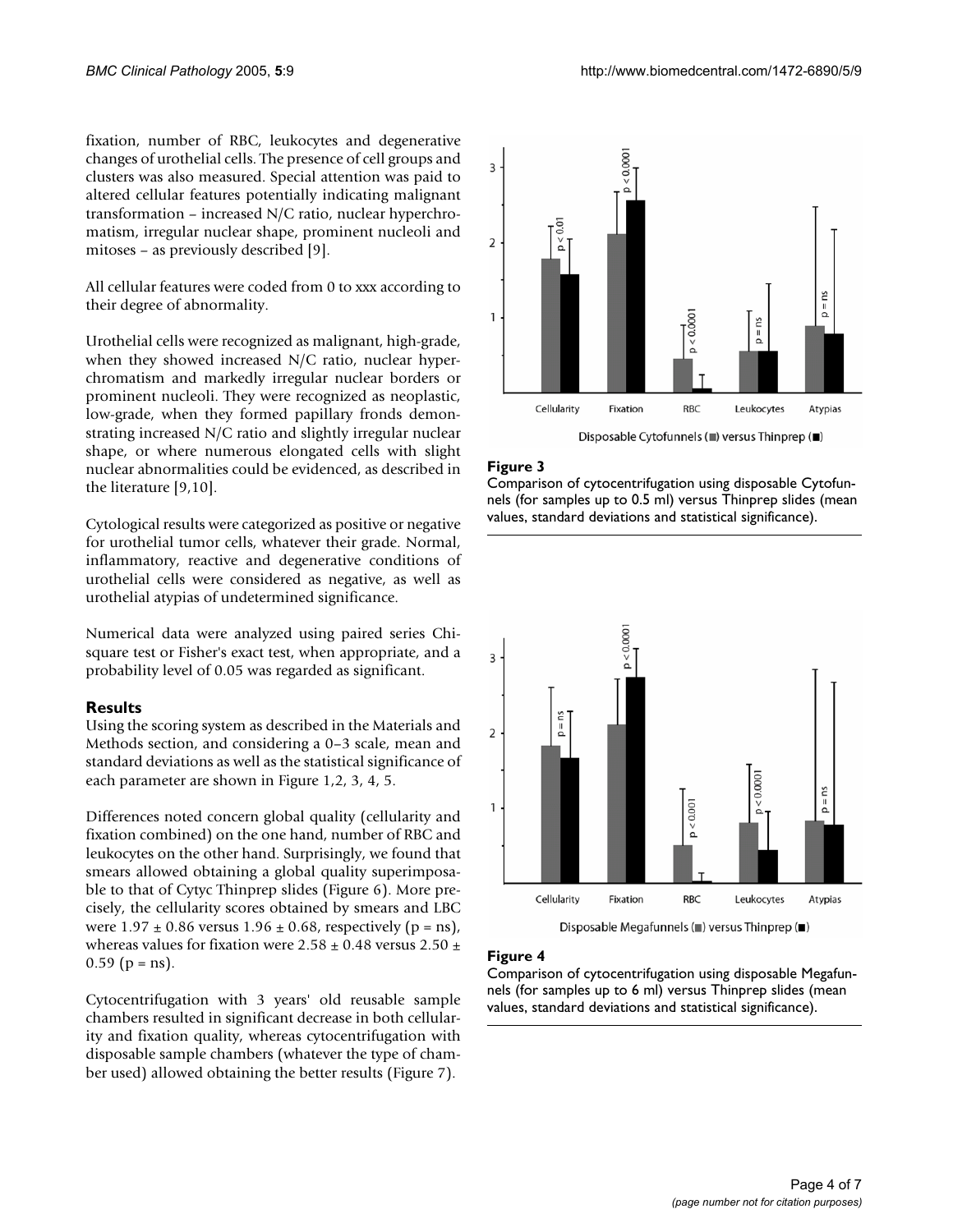<span id="page-5-0"></span>

#### Figure 5

Comparison of Millipore filtration followed by blotting of cells on coated slides versus Thinprep slides (mean values, standard deviations and statistical significance).

Millipore filtration resulted in impaired cell preservation even after blotting of cells on coated slides and careful fixation.

The concentration of RBC was significantly decreased after LBC treatment of samples in all circumstances except in Millipore\* filtration using 5  $\mu$ m porosity membranes. Similar comments may be done about leukocytes.

Whatever the technique studied, the search for cell groups and atypias gave results identical than those of LBC except for smears which showed a slightly higher percentage ( $p =$ 0.01). However, the values obtained were not strikingly different.

#### **Discussion**

As far back as the late 'seventies, authors have attempted to compare cytocentrifugation with other methods such as filtration [11,12]. In those preliminary studies, Millipore filtration was found to give better cell recovery and better morphologic details than cytocentrifugation. However the methods used (reusable sample chambers) was suboptimal: a significant cell loss can be attributed to the roughness of sample chamber walls secondary to repeated cleaning [13].

Waiting the 'nineties was necessary for obtaining comparisons between the Cytyc Thinprep LBC and other methods, with some contradictory results. Many of the studies,

published as abstracts of the 40<sup>th</sup> and 41<sup>st</sup> Annual Scientific Meetings of the International Academy of Cytology, were not transformed into full length articles [4,5,14,15].

Except for one study which showed processing time and cost several times greater for Cytyc Thinprep LBC than for polycarbonate membrane filtration [15], most series recognize advantages in using LBC. In a recent study comparing cytocentrifugation to Cytyc Thinprep, Cytospin preparations were found superior to LBC in terms of cytomorphologic details and preservation of architectural patterns [16]. However the advantage of LBC concerning cleaner background was noted.

Cytocentrifugation and LBC are not the only available methods for improving diagnostic accuracy: potentially interesting results were previously shown by Albright and Frost [17]. Using a simple density gradient to separate atypical cells from normal cells after fixation with the Saccomanno method, the authors were able to enrich up to 20-fold the atypical and cancer cell fraction. To our knowledge however, these results have not been resumed at a later date.

A more recent study assessed the quality and cost of Auto-Cyte PREP versus cytocentrifugation of urine specimens in a general laboratory setting [18]. It was shown that the Cytospin method, despite longer preparation time, had 1) shorter screening time, 2) higher number of diagnostic cells, 3) better fixation and staining quality than the Auto-Cyte PREP. Additionally, the Cytospin method was found 7 times less expensive than the AutoCyte\* PREP method.

Concerning conventional methods, the values obtained in our series show that despite differences in quality, the techniques studied have no impact on the diagnostic accuracy as evaluated by the rate of abnormalities (nuclear features and cell groups). About each technique studied, the following comments may be done:

1. Smearing allows obtaining good overall results for the lowest cost. However the longer screening time renders the method suboptimal. Additionally the glycerine/albumin coating used renders slides useless for immunocytochemistry or other molecular studies,

2. Cytocentrifugation with reusable chambers should be avoided if annual renewal cannot be guaranteed,

3. Millipore filtration followed by blotting of cells on coated slides should be avoided, owing to poor global quality and high cost,

4. Cytocentrifugation using disposable chambers (Cytofunnels or Megafunnel chambers) gives excellent results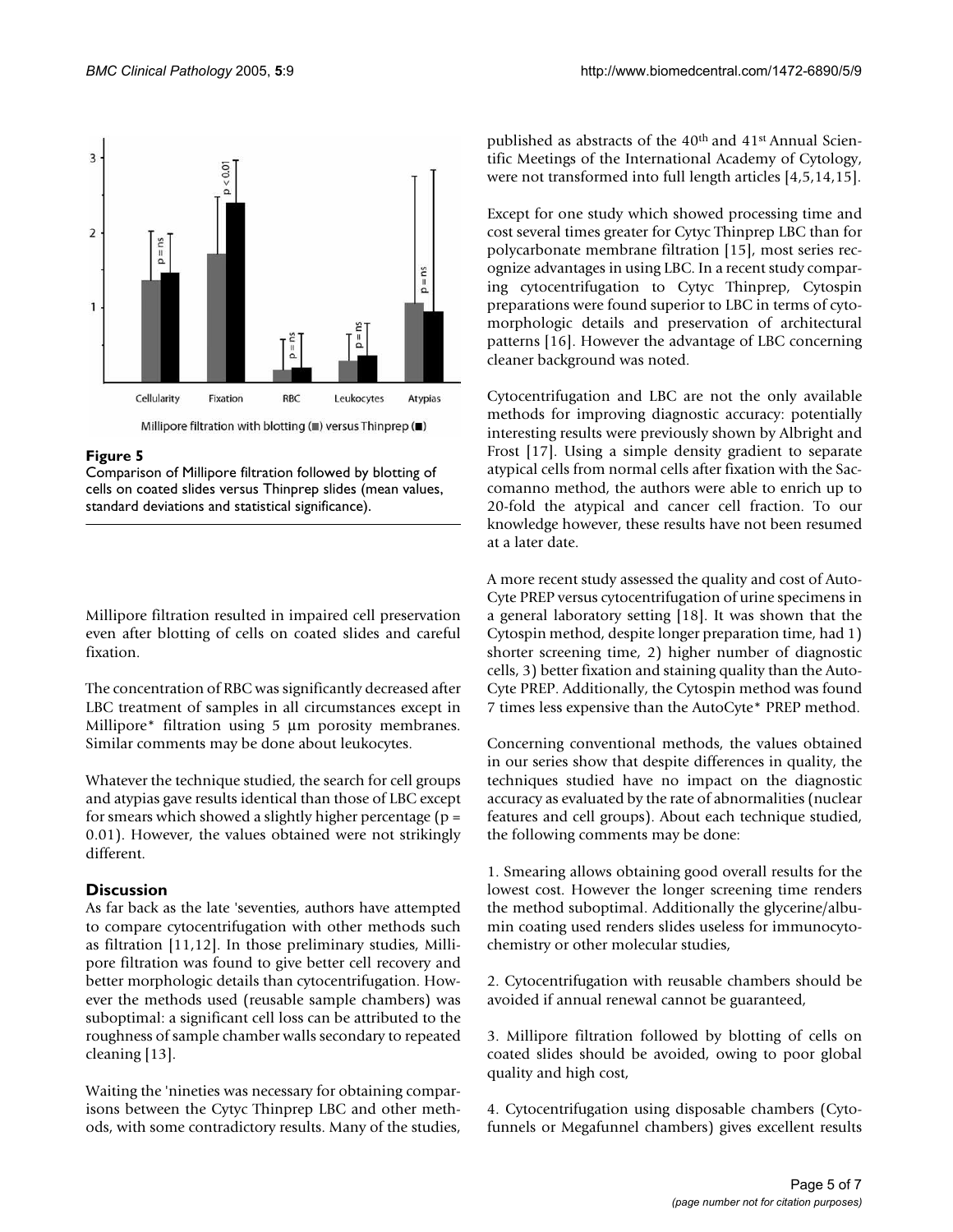

#### Figure 6

Group of low grade Urothelial tumour cells obtained after centrifugation and smearing. Papanicolaou stain, x 400.



#### Figure 7

Group of low grade urothelial tumour cells together with normal superficial cells obtained after liquid based (Thinprep) processing. Papanicolaou stain, x 630.

equalling or surpassing LBC if one considers cellularity, fixation and the comfort for screening.

Concerning cost-efficacy comparisons, it has been shown that the monthly cost of the two most efficient methods (Cytocentrifugation with disposable chambers and Cytyc Thinprep LBC) is strikingly different: there is a 92.8% to 154.5% increased cost for LBC versus cytocentrifugation with disposable Megafunnels and Cytofunnels, respectively [19].

However in our opinion, one must consider not only the diagnostic performance and cost, but also the ultimate goal of technical improvements provided by LBC. LBC aims primarily to provide reproducible and well preserved material for additional techniques such as immunocytochemistry, fluorescence in situ hybridization (FISH) and other types of molecular analyses. It has been shown that Thinprep-processed samples allowed efficient recovery of the DNA, RNA and proteins related to the p53 tumor suppressor gene [20].

## **Conclusion**

We conclude that Cytyc Thinprep LBC, despite its cost, may still be considered as a technical progress for cytology-based molecular studies. To an economical point of view and taking into account the value of a meticulous technique, cytocentrifugation with disposable chambers remains the technical standard for current treatment of urinary samples.

## **List of abbreviations**

LBC: liquid-based cytology technique

RBC: red blood cells

RT: room temperature

TUR: transurethral resection

#### **Competing interests**

The author(s) declare that they have no competing interest.

#### **Authors' contributions**

EP planned the study and prepared the manuscript.

JF, KH and MCR performed the liquid-based techniques (cytocentrifugations and Thinprep processing) as well as smears and Millipore filtrations.

EP and MC performed the cytopathologic evaluations and the statistical analysis All authors read and approved the final manuscript.

#### **References**

- 1. Sözen S, Eskicorabci S, Özen H: **[Urinary markers for urothelial](http://www.ncbi.nlm.nih.gov/entrez/query.fcgi?cmd=Retrieve&db=PubMed&dopt=Abstract&list_uids=14511027) [cancer.](http://www.ncbi.nlm.nih.gov/entrez/query.fcgi?cmd=Retrieve&db=PubMed&dopt=Abstract&list_uids=14511027)** *BJU Int* 2003, **92:**531-533.
- 2. Saad A, Hanbury DC, McNicholas TA, Boustead GB, Woodman AC: **[The early detection and diagnosis of bladder cancer: a criti](http://www.ncbi.nlm.nih.gov/entrez/query.fcgi?cmd=Retrieve&db=PubMed&dopt=Abstract&list_uids=11464050)[cal review of the options.](http://www.ncbi.nlm.nih.gov/entrez/query.fcgi?cmd=Retrieve&db=PubMed&dopt=Abstract&list_uids=11464050)** *Eur Urol* 2001, **39:**619-633.
- 3. Bastacky S, Ibrahim S, Wilczinski SP, Murphy WM: **[The accuracy of](http://www.ncbi.nlm.nih.gov/entrez/query.fcgi?cmd=Retrieve&db=PubMed&dopt=Abstract&list_uids=10385442) [urinary cytology in daily practice.](http://www.ncbi.nlm.nih.gov/entrez/query.fcgi?cmd=Retrieve&db=PubMed&dopt=Abstract&list_uids=10385442)** *Cancer* 1999, **87:**118-128.
- 4. Pondo A, Cobbs BC, Gupta PK: **Use of Thinprep in urine cytology (Abstract).** *Acta Cytol* 1992, **37:**584.